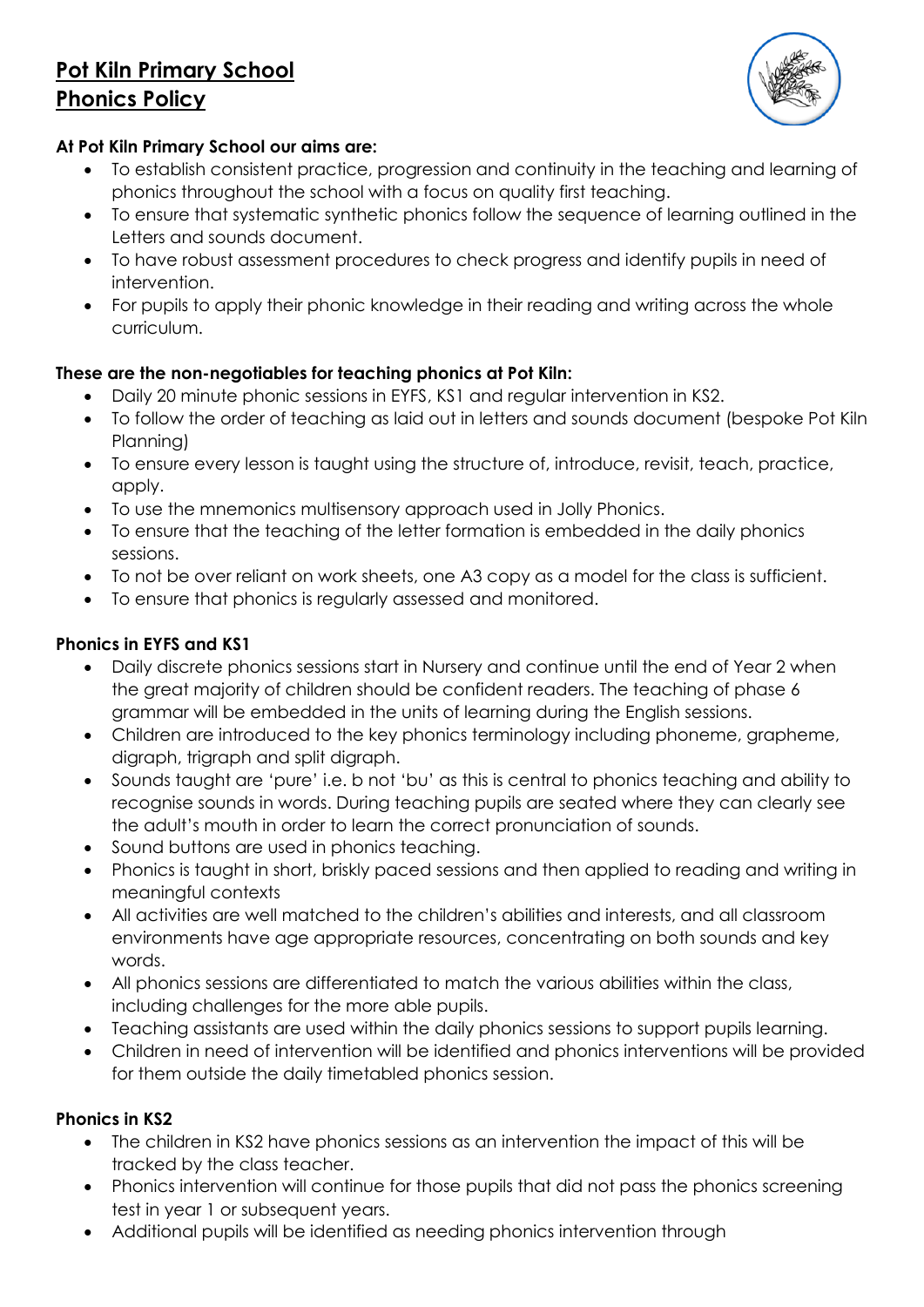assessment of their reading, writing and spelling. This could include x code sessions.

 Phonics sessions in KS2 will follow the non-negotiables of teaching phonics at Pot Kiln School.

#### **Assessment**

- In Year 1, (Year 2 Covid-19) the pupils will take a phonics screening check. This assessment will confirm whether individual pupils have learned phonic decoding to an appropriate standard. If a child does not reach the appropriate standard, then an additional support will be put in place in order for the child to make accelerated progress with their reading and writing.
- If a pupil does not pass the phonics screening in their current year, they will be re-screened year on year until they reach the appropriate standard in phonics.
- Data on the pupil's progress will be collected in Reception classes every half term and termly in year 1 and subsequent years.
- Reception will use the twinkl phonics screening sheets as this contains an AFL sheet.
- From year 1 a past phonics screening test will be used to track progress.

# **Appendix**

#### **What is phonics?**

- This is the knowledge of how alphabetic sounds work and how these sounds are combined to correspond to the spoken word.
- It includes the skills of blending for reading and segmentation for spelling. Blending is the skill of building words by merging phonemes together – this is used when reading words. Segmentation is breaking down a word into its component phonemes -this is used when spelling words
- A phoneme is the smallest unit of sound in a word. It is generally accepted that there are 44 different phonemes in the English language. In phonics the children are taught each of these phonemes and the alternative graphemes (different ways of writing) these phonemes.
- A grapheme is the written symbol of a phoneme
- Some phonemes are written with two letters these are called digraphs. Some phonemes are written with three or more letters – these are called trigraphs.
- Split digraphs are two letters that make one sound, but the letters are not adjacent in a word (they are split by another letter). E.g. cake, these, tile, nose, tune
- Tricky words are words which children are unable to read using their phonic knowledge.
- High frequency words are a set of words that the child should be able to read at the end of the current year that they are working in.

#### **Useful Resources**

Jolly Phonics Parent Support <https://www.jollylearning.co.uk/school-closure-support-for-parents/>

Jolly Phonics phase 2 songs and actions <https://www.youtube.com/watch?v=jvAYUvQUrGo>

Jolly Phonics phase 3 songs and actions <https://www.youtube.com/watch?v=ZXgfO1jSljQ>

#### **Games**

Phonics Play <https://www.phonicsplay.co.uk/>

Teach your monster to read <https://www.teachyourmonstertoread.com/>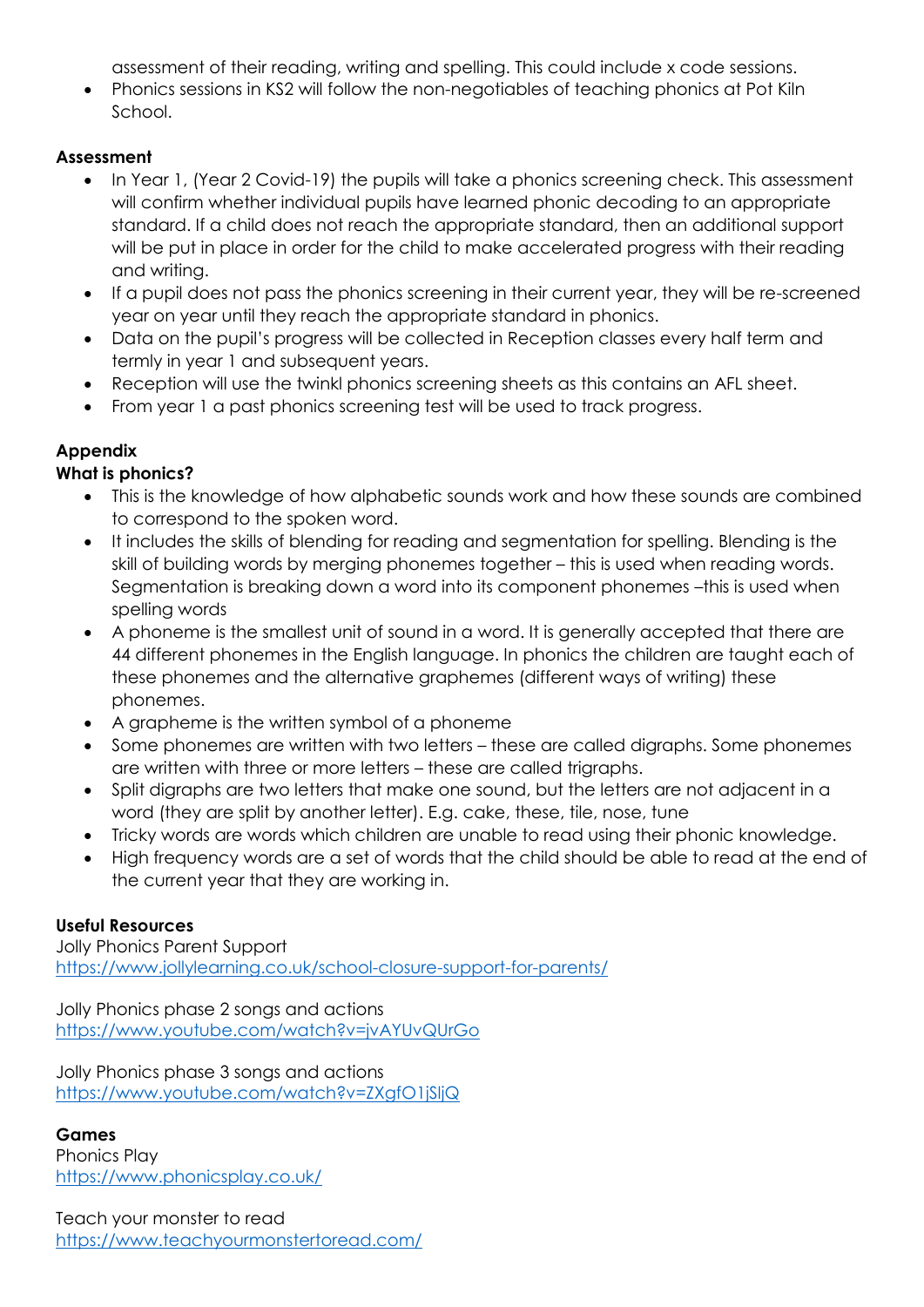# **Overview of the teaching sequence for Phonics at Pot Kiln**

| Letters<br>and<br>Sounds<br>Phase | Approximate<br>age and<br>stage           | Phonics teaching (Letters and<br>Sounds sequence)                                                                                                                                                                                                                                                                                                                                                                                                                                                                        | Tricky words                                                                                      | Links to Jolly Phonics and<br>other resources                                                                                                                                                     |
|-----------------------------------|-------------------------------------------|--------------------------------------------------------------------------------------------------------------------------------------------------------------------------------------------------------------------------------------------------------------------------------------------------------------------------------------------------------------------------------------------------------------------------------------------------------------------------------------------------------------------------|---------------------------------------------------------------------------------------------------|---------------------------------------------------------------------------------------------------------------------------------------------------------------------------------------------------|
| Phase                             | Nursery and<br>Reception<br>(ongoing)     | Environmental sounds - develop<br>listening and awareness of sounds<br>Instrumental sounds - develop<br>awareness of instrument sounds<br><b>Body Percussion</b> - to develop<br>awareness of sound and rhythms<br>Rhythm and Rhyme $-$ to<br>experience rhythm and rhyme<br>and develop awareness of<br>rhythm and rhyme within speech.<br>Alliteration - to develop<br>understanding of alliteration<br>Voice Sounds - to distinguish<br>between different vocal sounds<br>(including oral blending and<br>segmenting) |                                                                                                   | Phonics Play games                                                                                                                                                                                |
| Phase<br>$\overline{2}$           | Reception<br>(and Nursery<br>when ready)  | Children to be taught the phase 2<br>phonemes in the following order<br>alongside the written grapheme.<br>Set $1 - s$ , a, t, p<br>Set 2 - i, n, m, d<br>Set $3 - g$ , o, c, k<br>Set $4 - ck$ , e, $u$ , r<br>Set $5 - h$ , b, f, ff, l, ll, ss<br>Children to be taught to orally<br>blend and segment CVC words<br>using the phase 2 phonemes.                                                                                                                                                                       | the, to, I, no, go                                                                                | <b>Jolly Phonics Handbook</b><br>Jolly Phonics actions<br>Jolly Phonics stories:<br>Books: 1, 2, 3,<br>Jolly Phonics songs<br>Phonics Play - sentences<br>Phonics play games                      |
| Phase<br>3                        | Reception                                 | Set $6 - j$ , v, w, x<br>Set $7 - y$ , z, zz, qu<br>- sh, th, ch, ng<br>- ai, ee, long oo, short oo<br>- oa, ar, or, igh<br>- ur, ow, oi, ear<br>- er, air, ure<br>Completes the teaching of the<br>alphabet and moves on to<br>sounds represented by more than<br>one letter. The children will learn<br>letter names and how to read<br>and spell some tricky words                                                                                                                                                    | he, she, we, me,<br>be, was, my,<br>you, they, her,<br>all, are                                   | <b>Jolly Phonics Handbook</b><br>Jolly Grammar 1<br>Jolly Phonics actions<br>Jolly Phonics stories:<br>Books: 4, 5, 6, 7<br>Jolly Phonics songs<br>Phonics Play - sentences<br>Phonics play games |
| Phase<br>4                        | Reception<br>and Year 1                   | The children learn to read and<br>spell words containing adjacent<br>consonants<br>Children to revise and recall all<br>Phase 2 and 3 phonemes.<br>Children to read and write CCVC<br>and CVCC word                                                                                                                                                                                                                                                                                                                      | said, so, have,<br>like, some,<br>come, were,<br>there, little, one,<br>do, when, out,<br>what    | <b>Jolly Phonics Handbook</b><br>Phonics Play - resources /<br>sentences<br>Phonics Play games                                                                                                    |
| Phase<br>5                        | Year 1<br>(Covid<br>recovery<br>Year $2)$ | The children broaden their<br>knowledge of sounds for use in<br>reading and spelling. They will<br>begin to build word-specific<br>knowledge of the spellings of<br>words.                                                                                                                                                                                                                                                                                                                                               | oh, their, people,<br>Mr, Mrs, looked,<br>called, asked,<br>could, should,<br>would (Phase<br>5a) | Jolly Grammar 1 and 2<br><b>Jolly Phonics actions</b><br><b>Jolly Phonics stories</b><br>Phonics Play - sentences<br>Phonics Play games                                                           |